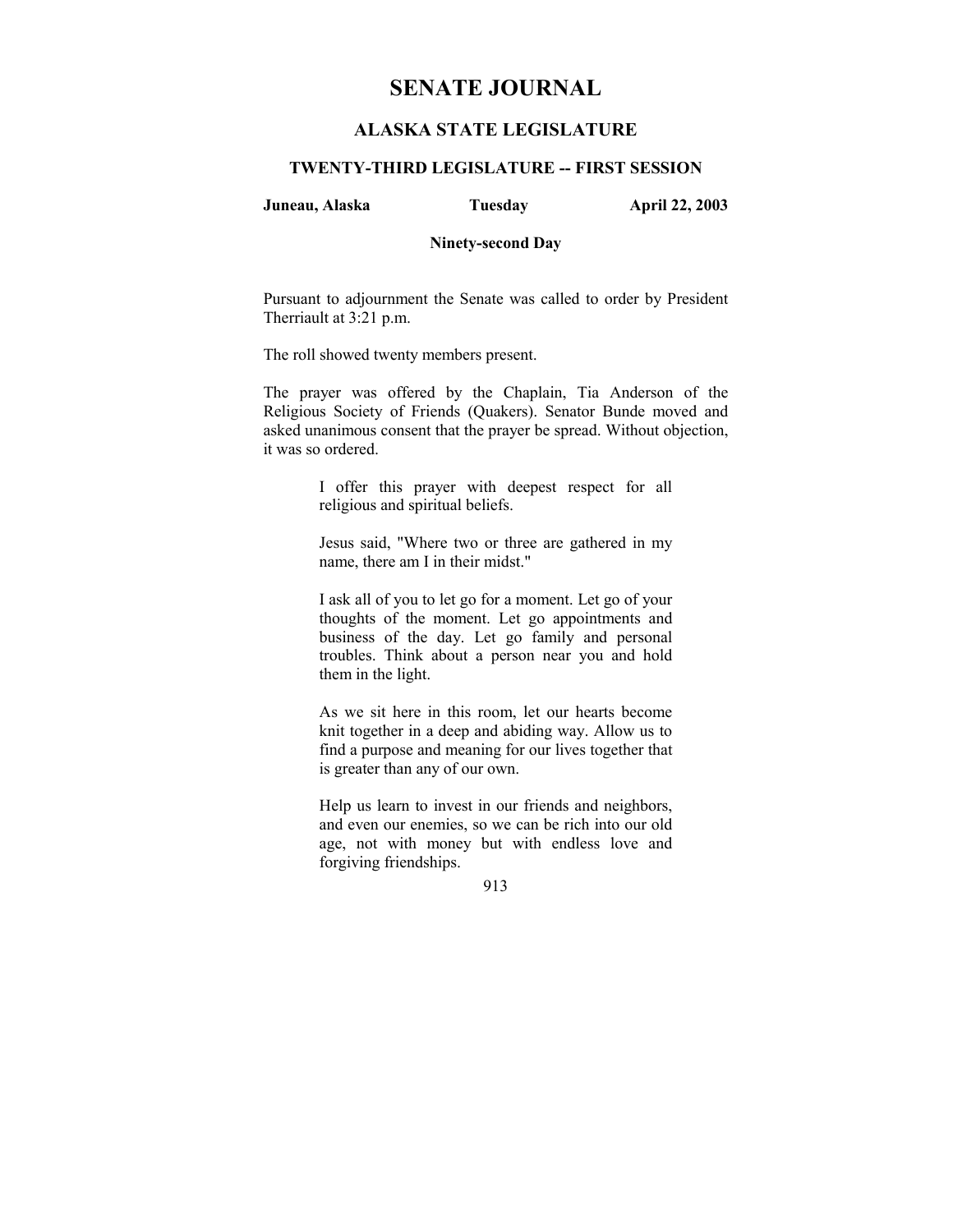Lord, please hold us in the light as we go about our daily activities answering to that of God in every person. Heal us. Love us. Forgive us. Amen.

Senator Elton led the Senate in the Pledge of Allegiance.

## **Certification**

Senator Ben Stevens moved and asked unanimous consent that the journals for the eighty-seventh through ninety-first legislative days be approved as certified by the Secretary. Without objection, it was so ordered.

#### **Messages from the Governor**

#### **SB 20**

Message dated and received April 17 was read, stating the Governor signed the following bill and transmitted the engrossed and enrolled copies to the Lieutenant Governor's Office for permanent filing:

> CS FOR SENATE BILL NO. 20(FIN) "An Act relating to the Board of Marine Pilots and to marine pilotage; extending the termination date of the Board of Marine Pilots; and providing for an effective date."

> > Chapter 10, SLA 2003 Effective Date: 04/18/2003

### **SB 54**

Message dated and received April 17 was read, stating the Governor signed the following bill and transmitted the engrossed and enrolled copies to the Lieutenant Governor's Office for permanent filing:

> SENATE BILL NO. 54 "An Act exempting flight crew members of certain air carriers from overtime pay requirements."

> > Chapter 11, SLA 2003 Effective Date: 07/16/2003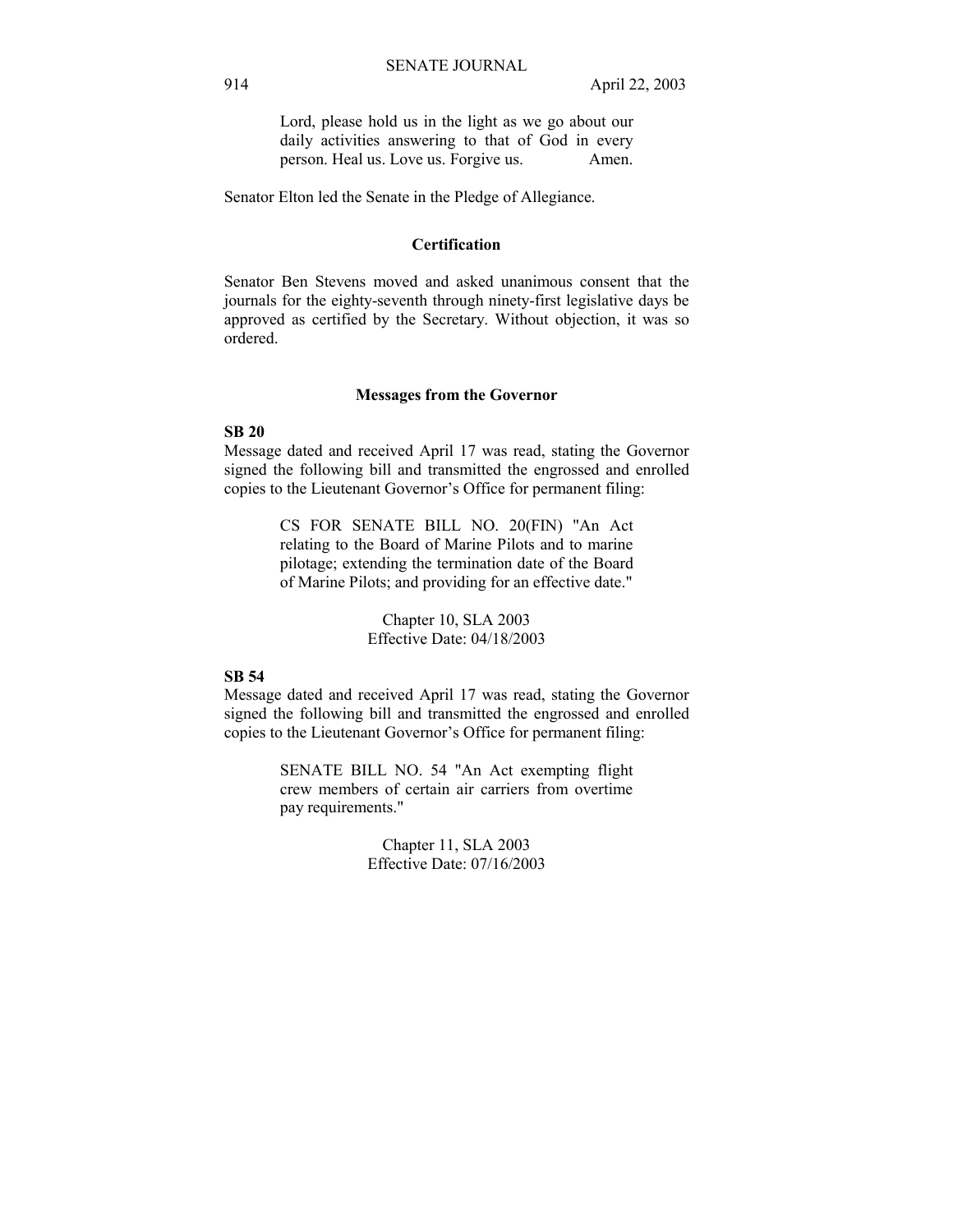#### **Messages from the House**

#### **SB 83**

Message dated April 17 was read, stating the House passed and returned:

> SENATE BILL NO. 83 "An Act naming the Sven Haakanson, Sr. Airport at Old Harbor."

The bill was referred to the Secretary for enrollment.

Message dated April 17 was read, stating the House passed and transmitted for consideration:

#### **First Reading and Reference of House Bills**

#### **HB 187**

HOUSE BILL NO. 187 BY THE HOUSE RULES COMMITTEE BY REQUEST OF THE LEGISLATIVE BUDGET AND AUDIT COMMITTEE, entitled:

> "An Act extending the termination date of the Board of Storage Tank Assistance; and providing for an effective date."

was read the first time and referred to the Finance Committee.

#### **Standing Committee Reports**

## **SB 30**

Forthcoming fiscal information (page 857) for the Health, Education and Social Services Committee Substitute for SENATE BILL NO. 30 "An Act relating to information and services available to pregnant women and other persons; and ensuring informed consent before an abortion may be performed, except in cases of medical emergency" published today:

 Fiscal Note No. 1, Department of Health and Social Services Fiscal Note No. 2, Department of Health and Social Services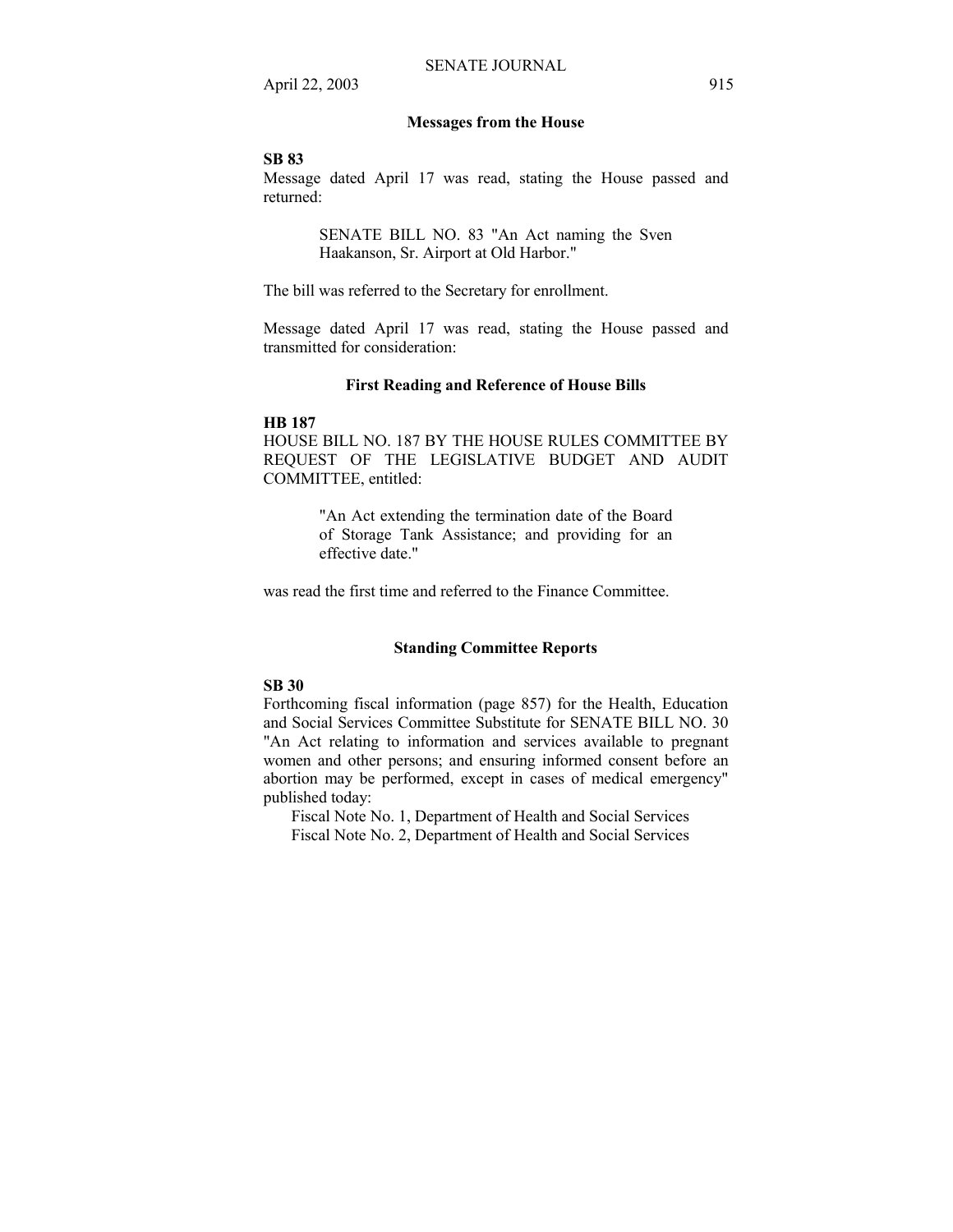#### **HB 23**

The Finance Committee considered CS FOR HOUSE BILL NO. 23(JUD) "An Act relating to court-ordered restitution and compensation following a criminal conviction." Signing do pass: Senator Wilken, Cochair; Senator Bunde. Signing no recommendation: Senator Green, Cochair; Senators Taylor, Hoffman, Olson, Ben Stevens.

The following previously published fiscal information applies: Fiscal Note No. 2, zero, Department of Administration

The bill was referred to the Rules Committee.

#### **HB 159**

The Finance Committee considered HOUSE BILL NO. 159 "An Act relating to the frequency of examinations of certain persons licensed to engage in the business of making loans of money, credit, goods, or things in action; repealing the requirement for a state examination and evaluation of the Alaska Commercial Fishing and Agriculture Bank; and providing for an effective date." Signing do pass: Senator Wilken, Cochair; Senators Bunde, Ben Stevens. Signing no recommendation: Senator Green, Cochair; Senators Taylor, Hoffman, Olson.

The following previously published fiscal information applies: Fiscal Note No. 2, Department of Community and Economic Development

The bill was referred to the Rules Committee.

#### **Introduction and Reference of Senate Resolutions**

# **SCR 11**

SENATE CONCURRENT RESOLUTION NO. 11 BY SENATORS ELTON, Olson, French,

> Urging continuation of the Governor's Children's Cabinet and applauding its past accomplishments.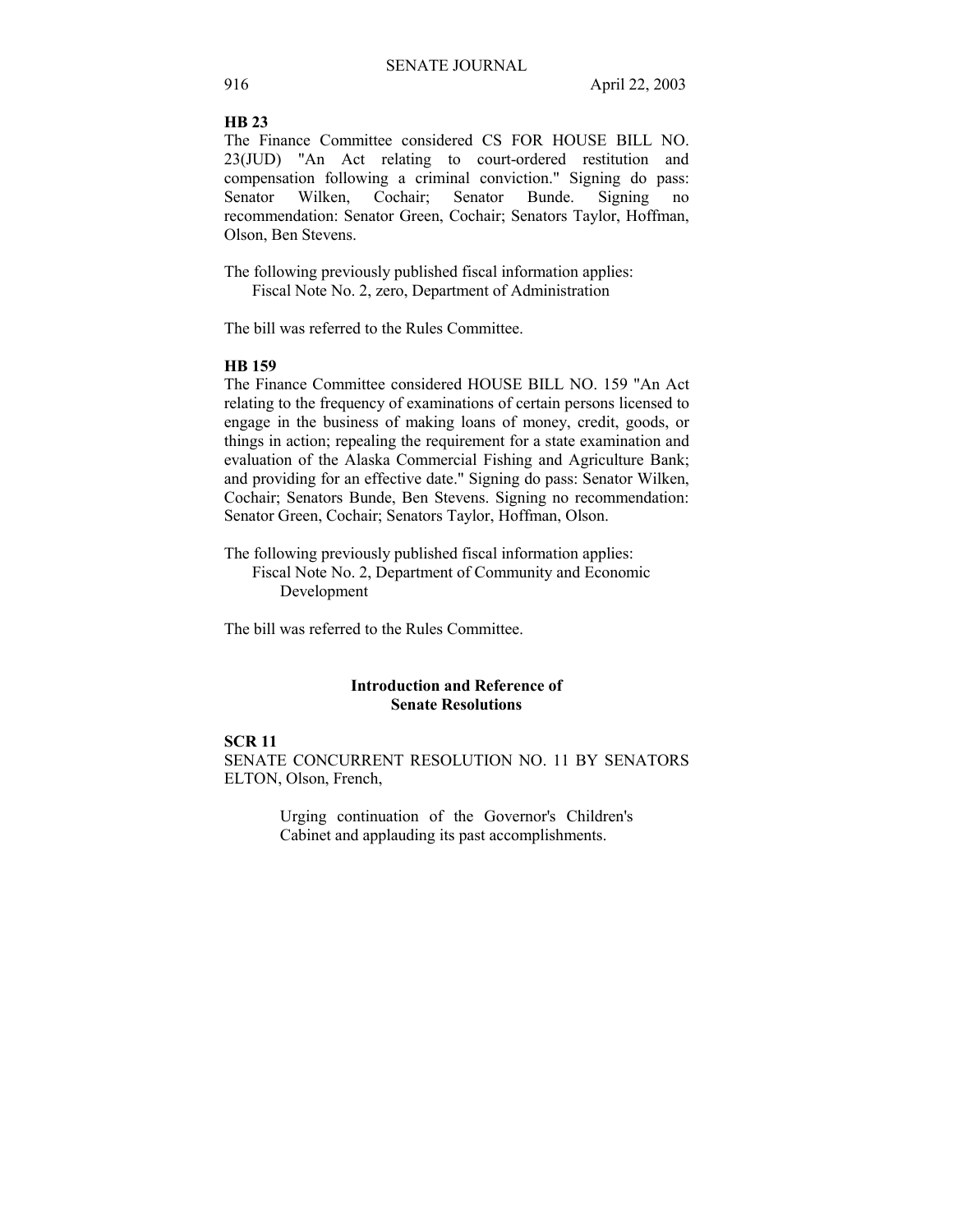was read the first time and referred to the State Affairs and Health, Education and Social Services Committees.

#### **Introduction and Reference of Senate Bills**

#### **SB 191**

SENATE BILL NO. 191 BY SENATORS TAYLOR, Davis, entitled:

"An Act relating to insurance pooling by businesses."

was read the first time and referred to the Labor and Commerce and Finance Committees.

#### **SB 192**

SENATE BILL NO. 192 BY SENATOR GARY STEVENS, entitled:

"An Act relating to teachers and training programs in the Department of Labor and Workforce Development, to the placement in the exempt service of certified teachers employed by the Department of Labor and Workforce Development, to their eligibility to participate in the Teachers' Retirement System of Alaska, and to the functions of the Alaska Workforce Investment Board regarding the Kotzebue Technical Center and the Alaska Vocational Technical Center; and providing for an effective date."

was read the first time and referred to the Health, Education and Social Services and Labor and Commerce Committees.

#### **SB 193**

SENATE BILL NO. 193 BY THE SENATE RULES COMMITTEE BY REQUEST OF THE GOVERNOR, entitled:

> "An Act expanding the purpose of the Alaska Natural Gas Development Authority to include planning, developing, constructing, managing, or operating an economically viable gas pipeline project from the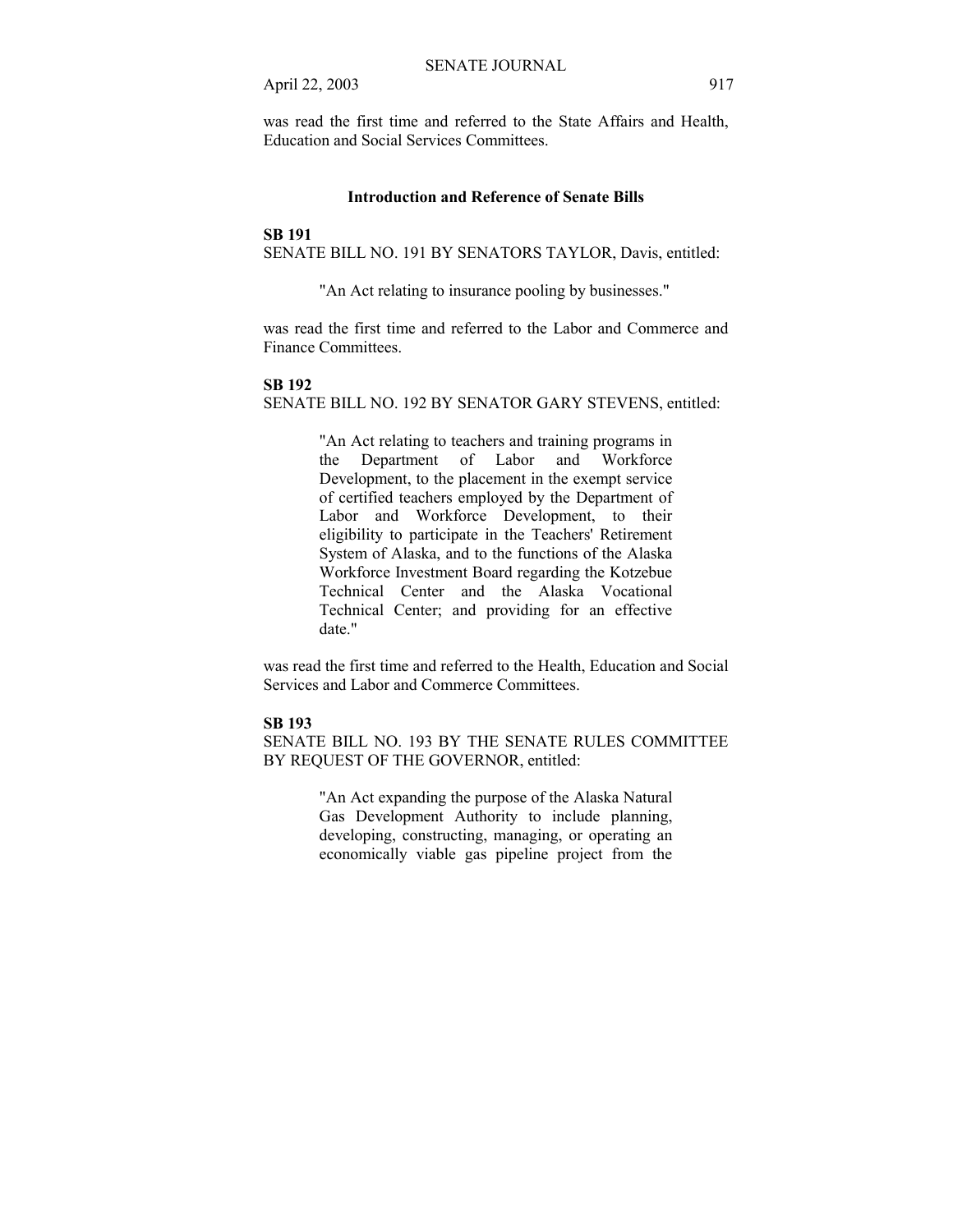North Slope of Alaska by a route that parallels the Trans Alaska Pipeline System or the Alaska Highway; relating to the development plan, requiring a work plan, and relating to acquiring permits or other property by the authority for a proposed gas pipeline project; and providing for an effective date."

was read the first time and referred to the Resources Committee.

The following fiscal information was published today: Fiscal Note No. 1, Department of Revenue

Governor's transmittal letter dated April 17:

Dear President Therriault:

Under authority of art. III, sec. 18, of the Alaska Constitution, I am transmitting a bill that would amend the Alaska Natural Gas Development Authority Act (Act) (AS 41.41). This bill would amend the Act to expand the scope of projects that the Alaska Natural Gas Development Authority (authority) may consider. Under current law, the authority is required to develop a project plan within one year for a gas transmission pipeline running from the North Slope to tidewater at a point on Prince William Sound. There may, however, be other projects that are economically viable to bring Alaska gas to market, including a gas transmission line from the North Slope to the Canadian border along the route of the Alaska Highway. The State of Alaska's approach to considering these potential projects should be consistent. The authority is, therefore, an appropriate vehicle to consider and plan for all economically viable projects that run from the North Slope by a route that parallels the Trans Alaska Pipeline System or the Alaska Highway.

Section 1 of the bill includes legislative findings and intent that it is in the best interests of the State of Alaska to expand the purpose of the authority to include in its planning and operation any economically viable gas pipeline project from the North Slope by a route that parallels the Trans Alaska Pipeline System or the Alaska Highway.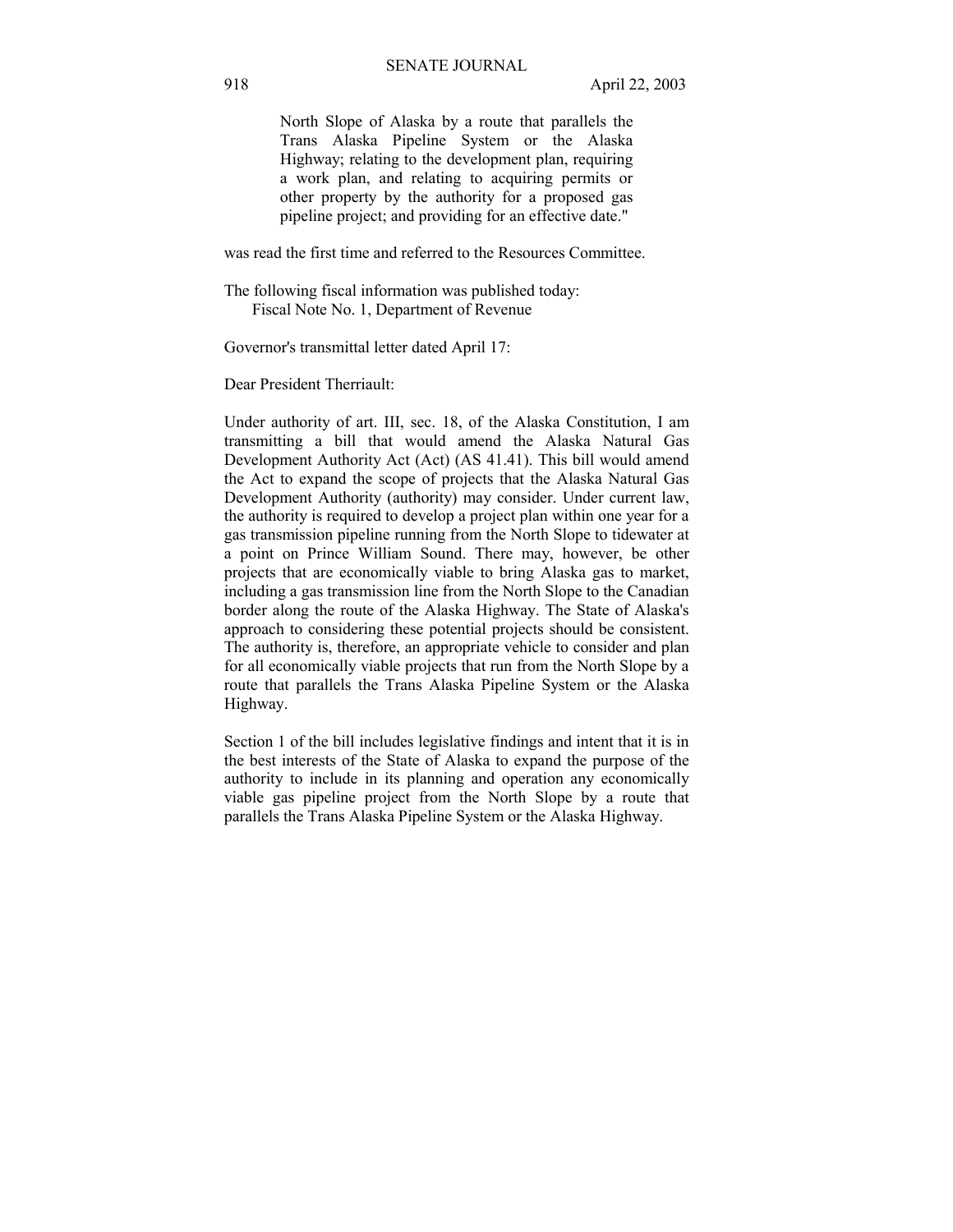Section 2 of the bill would broaden the concept of what an essential government function is under the Act to beyond the acquisition and delivery of North Slope gas to tidewater.

Sections 3 and 4 of the bill clarify that the authority may acquire federal, state, or local permits as property of the authority under standards set out in AS 41.41.450, but the authority is not required to make any acquisition of property.

Section 5 of the bill would expand the definition of "project" to include any project that follows a route that parallels the Trans Alaska Pipeline System or the Alaska Highway.

Section 6 of the bill would replace the timeframe for production of a development plan for a gas pipeline project with a specific date for production of a work plan, which must include detailed budgeting and scheduling information. Requiring the authority to produce a detailed work plan by January 1, 2004 will facilitate delivery of a comprehensive development plan.

I believe that these amendments will enhance the State of Alaska's ability to promote the most viable project or projects to successfully bring Alaska's vast gas reserves to market.

I urge your prompt and favorable action on this measure.

Sincerely, /s/ Frank H. Murkowski Governor

#### **Consideration of the Calendar**

#### **Second Reading of Senate Bills**

#### **SB 41**

SPONSOR SUBSTITUTE FOR SENATE BILL NO. 41 "An Act relating to medical care and crimes relating to medical care, including medical care and crimes relating to the medical assistance program" was read the second time.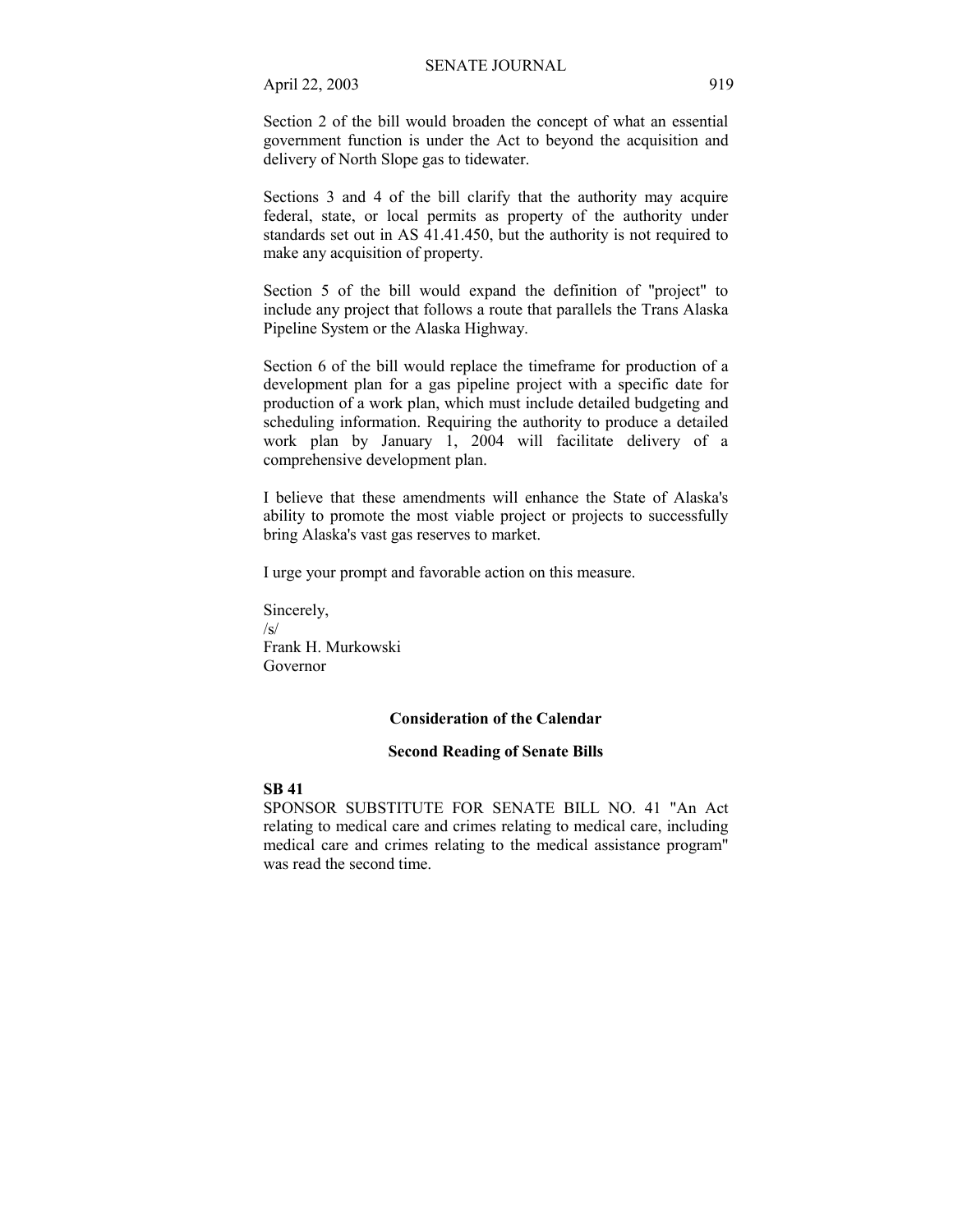Senator Wilken, Cochair, moved and asked unanimous consent for the adoption of the Finance Committee Substitute offered on page 871. Without objection, CS FOR SPONSOR SUBSTITUTE FOR SENATE BILL NO. 41(FIN) "An Act relating to medical care and crimes relating to medical care, including medical care and crimes relating to the medical assistance program, catastrophic illness assistance, and medical assistance for chronic and acute medical conditions" was adopted.

Senator Ben Stevens moved and asked unanimous consent that the bill be considered engrossed, advanced to third reading and placed on final passage. Without objection, it was so ordered.

CS FOR SPONSOR SUBSTITUTE FOR SENATE BILL NO. 41(FIN) was read the third time.

The question being: "Shall CS FOR SPONSOR SUBSTITUTE FOR SENATE BILL NO. 41(FIN) "An Act relating to medical care and crimes relating to medical care, including medical care and crimes relating to the medical assistance program, catastrophic illness assistance, and medical assistance for chronic and acute medical conditions" pass the Senate?" The roll was taken with the following result:

CSSSSB 41(FIN) Third Reading - Final Passage

# **YEAS: 20 NAYS: 0 EXCUSED: 0 ABSENT: 0**

Yeas: Bunde, Cowdery, Davis, Dyson, Ellis, Elton, French, Green, Guess, Hoffman, Lincoln, Ogan, Olson, Seekins, Stevens B, Stevens G, Taylor, Therriault, Wagoner, Wilken

and so, CS FOR SPONSOR SUBSTITUTE FOR SENATE BILL NO. 41(FIN) passed the Senate and was referred to the Secretary for engrossment.

#### **SB 64**

SENATE BILL NO. 64 "An Act requiring certain consumer reporting agencies to provide individuals with certain information without charge" was read the second time.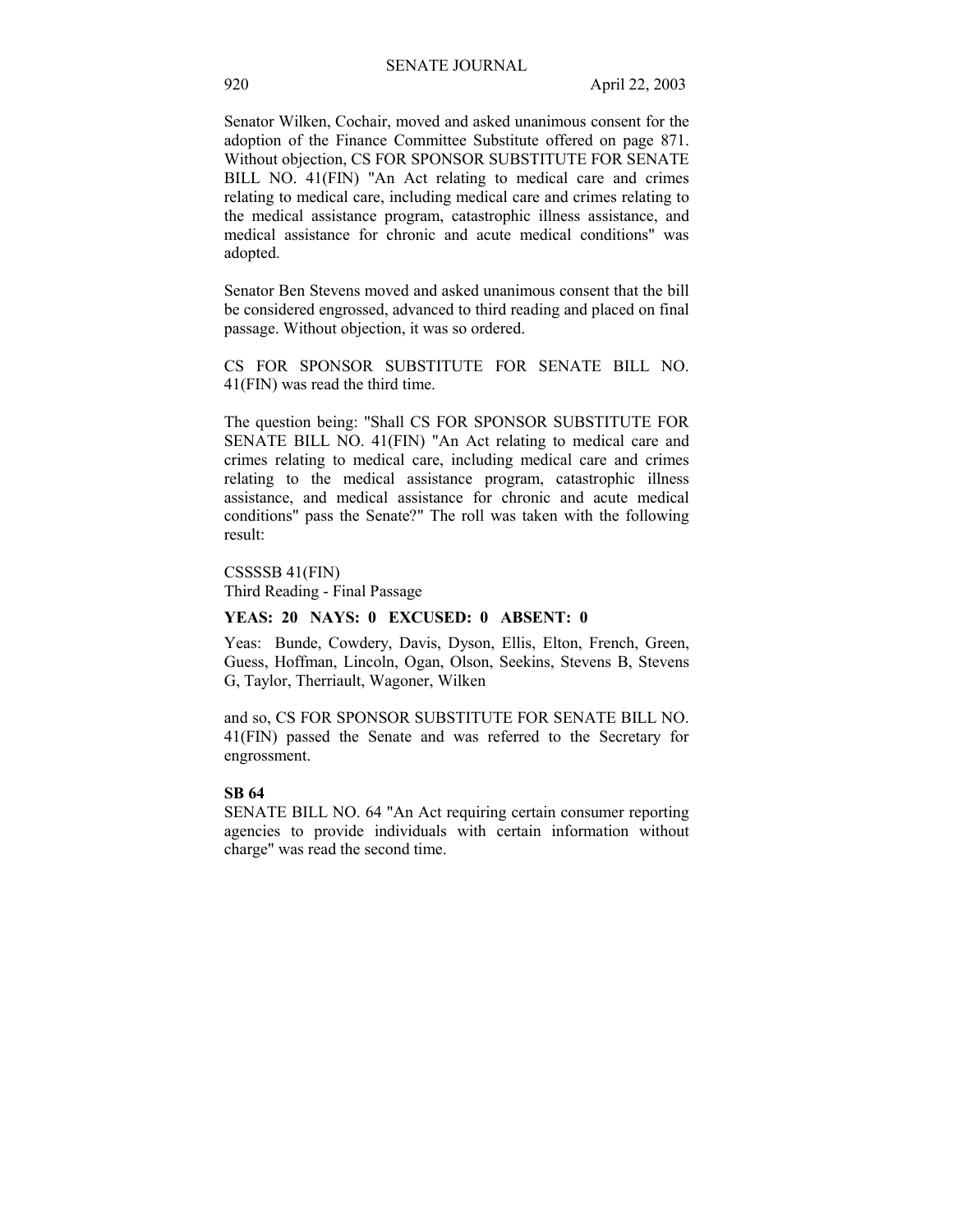Senator Seekins, Chair, moved and asked unanimous consent for the adoption of the Judiciary Committee Substitute offered on page 890. Without objection, CS FOR SENATE BILL NO. 64(JUD) "An Act relating to a requirement that certain consumer reporting agencies provide individuals with certain information without charge" was adopted.

Senators Ben Stevens, Therriault, Taylor, Cowdery, Guess, Dyson, Gary Stevens, Lincoln, Wagoner, Seekins, Olson, moved and asked unanimous consent to be shown as cosponsors on the bill. Without objection, it was so ordered.

Senator Ben Stevens moved and asked unanimous consent that the bill be considered engrossed, advanced to third reading and placed on final passage. Without objection, it was so ordered.

CS FOR SENATE BILL NO. 64(JUD) was read the third time.

The question being: "Shall CS FOR SENATE BILL NO. 64(JUD) "An Act relating to a requirement that certain consumer reporting agencies provide individuals with certain information without charge" pass the Senate?" The roll was taken with the following result:

CSSB 64(JUD) Third Reading - Final Passage

#### **YEAS: 20 NAYS: 0 EXCUSED: 0 ABSENT: 0**

Yeas: Bunde, Cowdery, Davis, Dyson, Ellis, Elton, French, Green, Guess, Hoffman, Lincoln, Ogan, Olson, Seekins, Stevens B, Stevens G, Taylor, Therriault, Wagoner, Wilken

and so, CS FOR SENATE BILL NO. 64(JUD) passed the Senate and was referred to the Secretary for engrossment.

#### **Third Reading of House Bills**

#### **HB 64**

CS FOR HOUSE BILL NO. 64(JUD) was read the third time.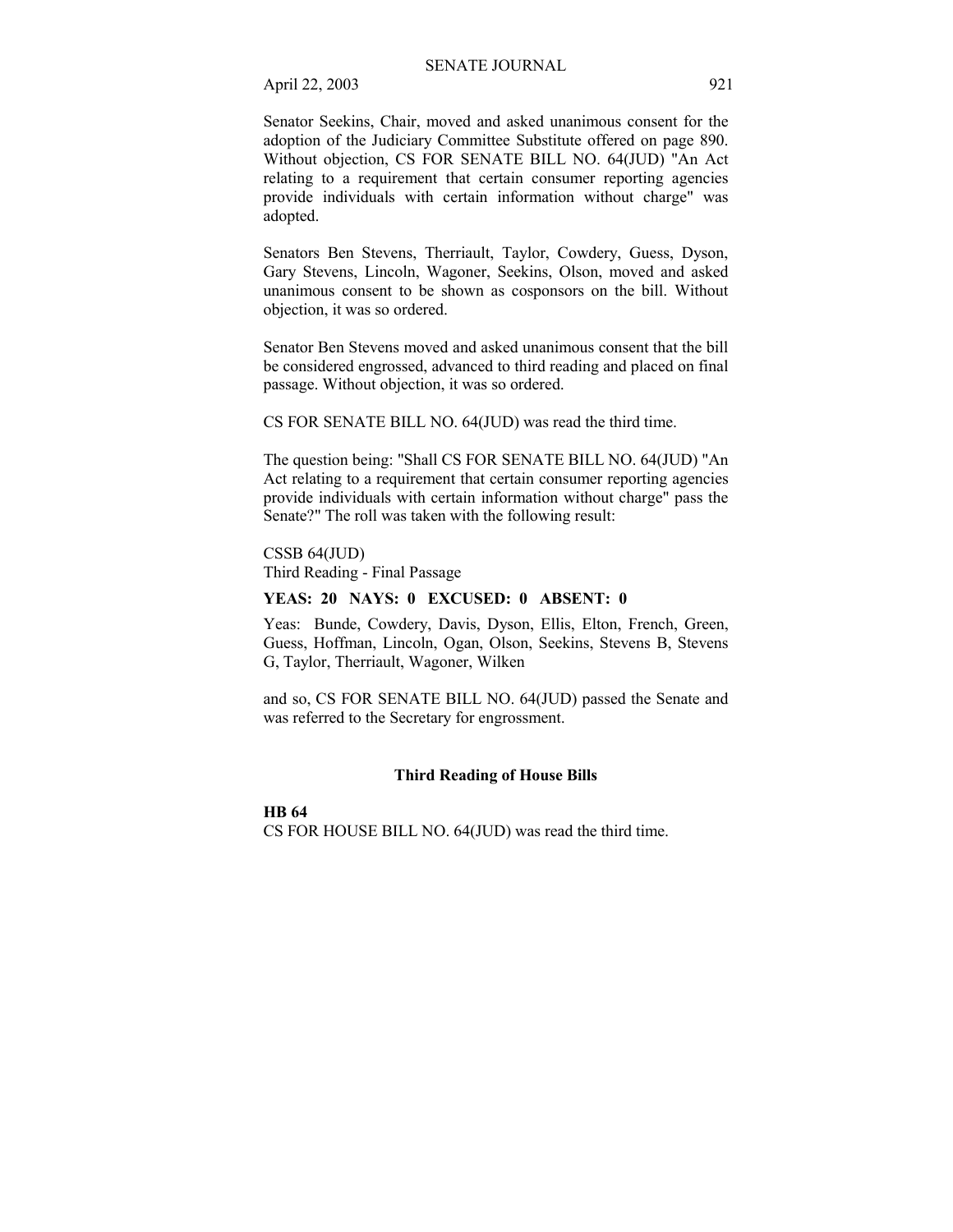The question being: "Shall CS FOR HOUSE BILL NO. 64(JUD) "An Act relating to court approval of the purchase of structured settlements" pass the Senate?" The roll was taken with the following result:

CSHB 64(JUD) Third Reading - Final Passage

### **YEAS: 18 NAYS: 2 EXCUSED: 0 ABSENT: 0**

Yeas: Bunde, Cowdery, Davis, Dyson, Ellis, Elton, French, Green, Guess, Hoffman, Lincoln, Olson, Seekins, Stevens B, Stevens G, Therriault, Wagoner, Wilken

Nays: Ogan, Taylor

and so, CS FOR HOUSE BILL NO. 64(JUD) passed the Senate.

Senator Taylor gave notice of reconsideration.

#### **Citations**

Honoring – Mona Catherine Jackson Representative(s) Kookesh Senator(s) Lincoln, Therriault, Cowdery, Davis, Dyson, Elton, Green, Guess, Hoffman, Seekins, Ben Stevens, Gary Stevens, Taylor, Wilken

Senator Ben Stevens moved and asked unanimous consent that the citation be adopted. Without objection, the citation was adopted and referred to the Secretary for transmittal.

Senator Ben Stevens moved and asked unanimous consent that the following citation be made a special order of business. Without objection, it was so ordered.

#### **Special Order of Business**

#### **Citations**

Honoring – University of Alaska Fairbanks Rifle Team Senator(s) Seekins, Therriault, Cowdery, Davis, Dyson, Elton, Green, Guess, Hoffman, Lincoln, Ben Stevens, Gary Stevens, Taylor, Wilken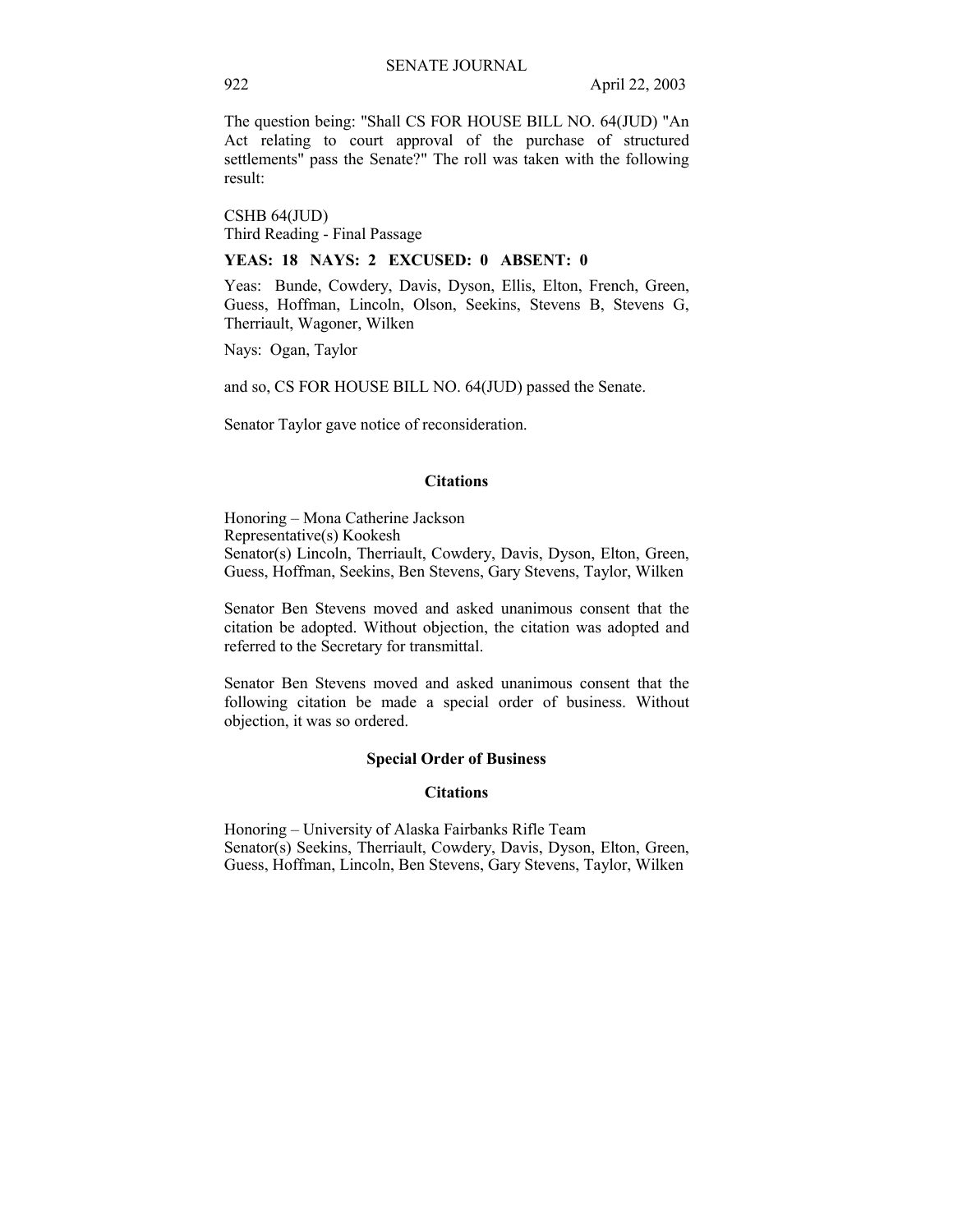Senator Ben Stevens moved and asked unanimous consent that the citation be adopted. Without objection, the citation was adopted and referred to the Secretary for transmittal.

#### **Announcements**

Announcements are at the end of the journal.

#### **Engrossment**

## **SB 41**

CS FOR SPONSOR SUBSTITUTE FOR SENATE BILL NO. 41(FIN) "An Act relating to medical care and crimes relating to medical care, including medical care and crimes relating to the medical assistance program, catastrophic illness assistance, and medical assistance for chronic and acute medical conditions" was engrossed, signed by the President and Secretary and transmitted to the House for consideration.

# **SB 64**

CS FOR SENATE BILL NO. 64(JUD) "An Act relating to a requirement that certain consumer reporting agencies provide individuals with certain information without charge" was engrossed, signed by the President and Secretary and transmitted to the House for consideration.

## **Adjournment**

Senator Ben Stevens moved and asked unanimous consent that the Senate stand in adjournment until 11:00 a.m., April 23, 2003. Without objection, the Senate adjourned at 3:58 p.m.

> Kirsten Waid Secretary of the Senate

> > April 2003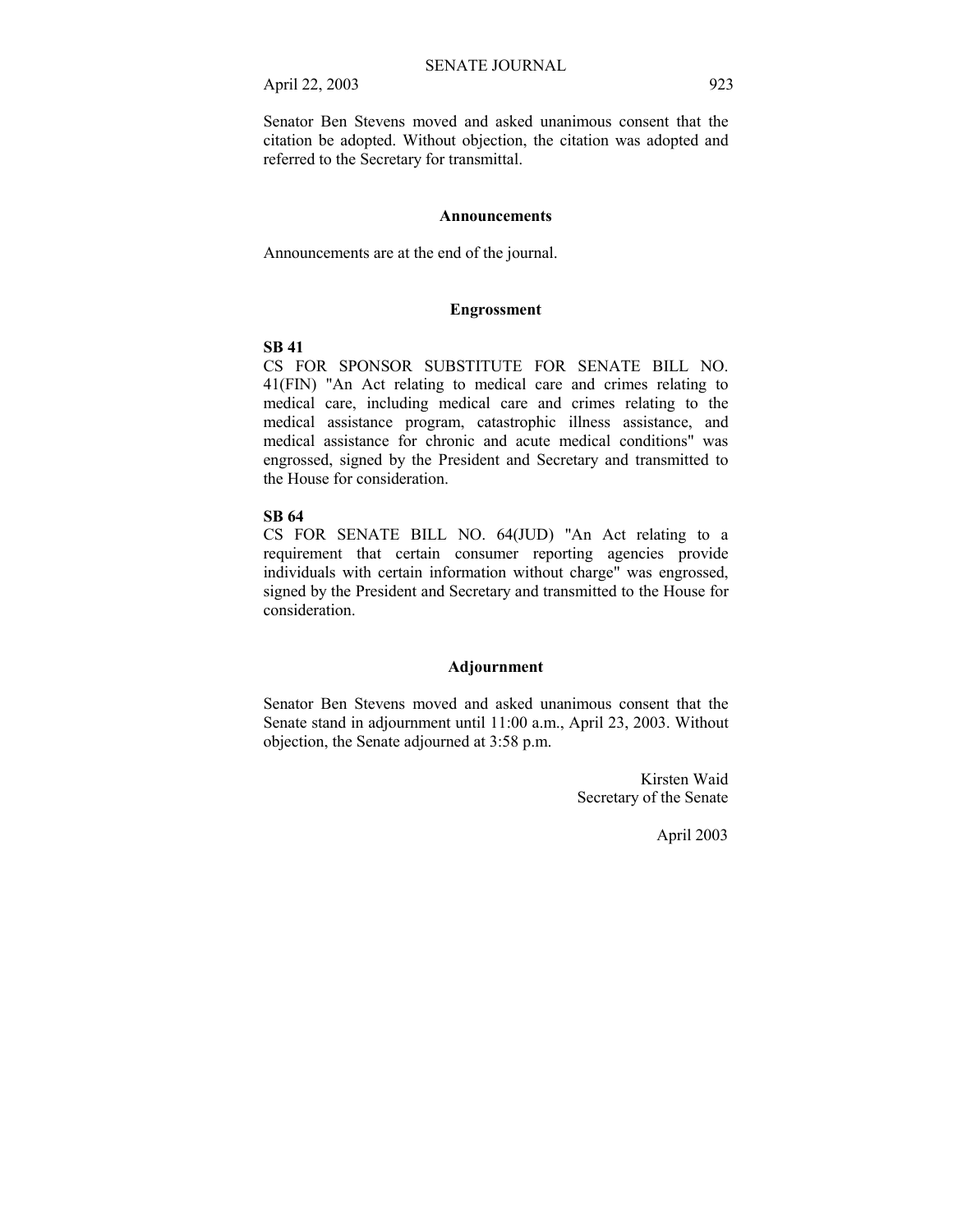#### **Announcements**

Americans with Disabilities Act Notice - Persons with disabilities who require special accommodation or alternative communication formats to access committee meetings may contact the appropriate committee office or the Legislative Information Office in their community. Reasonable advance notice is needed to accommodate the request. For further information, call the ADA Coordinator at 465-3854 Voice/465-4980 TDD.

### **STANDING COMMITTEES**

**+ indicates teleconference** 

**= indicates bill previously heard/scheduled** 

#### **COMMUNITY & REGIONAL AFFAIRS**

| Apr 23 | Wednesday                            | <b>Fahrenkamp 203</b> | 1:30 PM |
|--------|--------------------------------------|-----------------------|---------|
|        | + SJR 14 FAA FLIGHT SERVICE STATIONS |                       |         |
|        |                                      |                       |         |
| Apr 25 | Friday                               | Fahrenkamp 203        | 1:30 PM |

No Meeting Scheduled

### **FINANCE**

**----------------------------------------** 

| Apr $22$ | Tuesday                              | <b>Senate Finance 532</b>                      | 10:00 AM |
|----------|--------------------------------------|------------------------------------------------|----------|
|          | -- Time Change --                    |                                                |          |
|          |                                      | HB 159 FINANCIAL INSTITUTION EXAMINATIONS/CFAB |          |
|          |                                      | SB 142 DNR LEAD RESOURCE DEVELOPMENT PROJECTS  |          |
| HR 23    | <b>RESTITUTION FOR CRIME VICTIMS</b> |                                                |          |
| SB 128   | COMMON CARRIER LIQUOR LICENSE        |                                                |          |
| HB.<br>9 | HOME INSPECTORS/CONTRACTORS          |                                                |          |
|          | Bills Previously Heard/Scheduled     |                                                |          |
| Apr 23   | Wednesday                            | <b>Senate Finance 532</b>                      | 10:00 AM |
|          | -- Time Change --                    |                                                |          |
|          | CONTROL OF NUISANCE WILD ANIMALS     |                                                |          |

 SB 72 EXTEND REGULATORY COMMISSION OF ALASKA Bills Previously Heard/Scheduled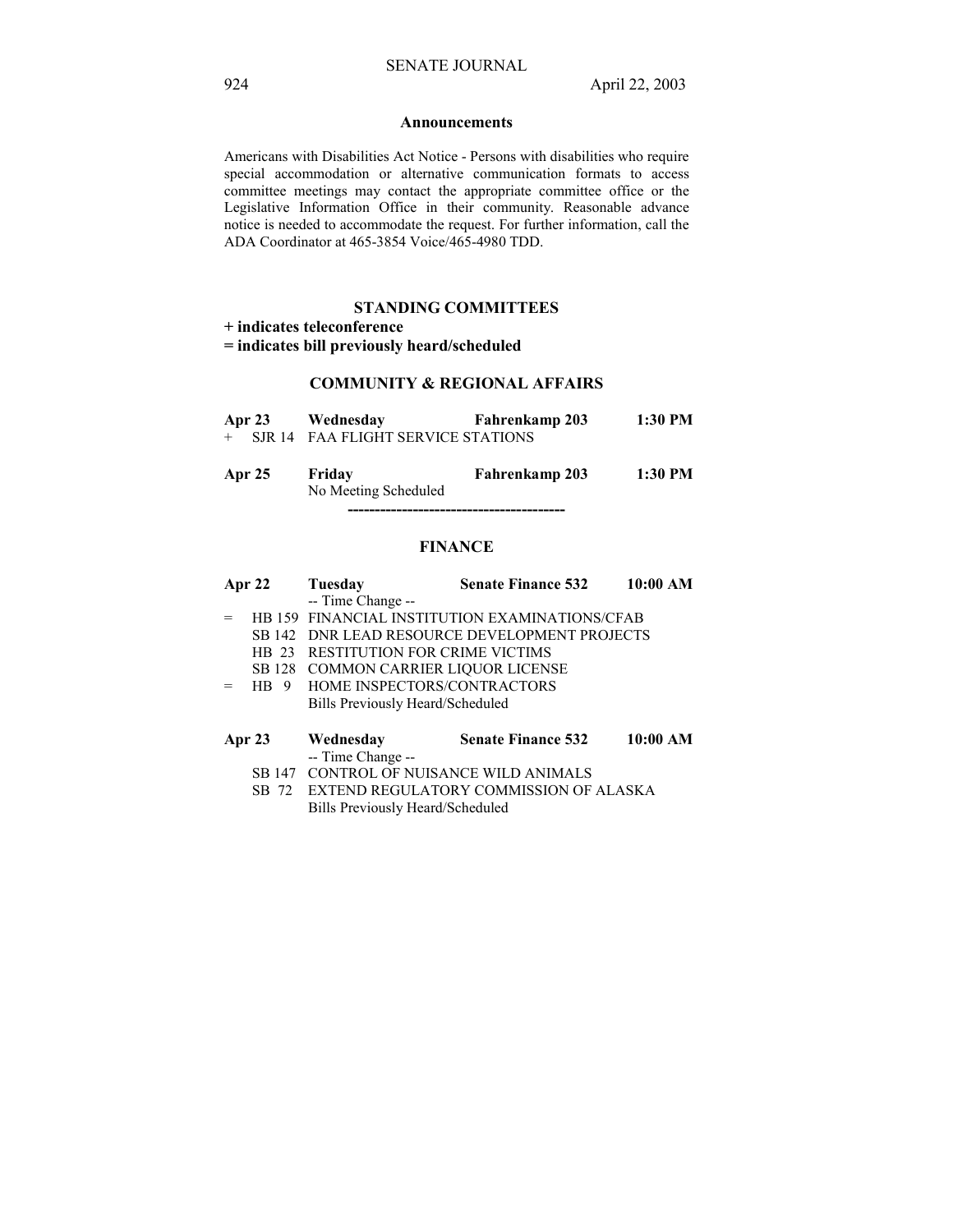# **FINANCE (continued)**

|     | <b>Apr 24</b> | <b>Thursday</b>                                     | <b>Senate Finance 532</b>                  | 9:00 AM |
|-----|---------------|-----------------------------------------------------|--------------------------------------------|---------|
| $=$ |               |                                                     | SB 35 APPROP: OPERATING BUDGET/LOANS/FUNDS |         |
| $=$ |               |                                                     | HB 75 APPROP: OPERATING BUDGET/LOANS/FUNDS |         |
| $=$ | SB 36         | APPROP: MENTAL HEALTH BUDGET                        |                                            |         |
| $=$ | HB 76         | APPROP: MENTAL HEALTH BUDGET                        |                                            |         |
|     |               | <no public="" testimony=""></no>                    |                                            |         |
|     |               | <testimony by="" invitation="" only=""></testimony> |                                            |         |
|     |               | <b>Bills Previously Heard/Scheduled</b>             |                                            |         |
|     | Apr 24        | <b>Thursday</b><br>-- Time Change --                | <b>Senate Finance 532</b>                  | 4:00 PM |
| $=$ | SB 35         |                                                     | APPROP: OPERATING BUDGET/LOANS/FUNDS       |         |
| $=$ |               |                                                     | HB 75 APPROP: OPERATING BUDGET/LOANS/FUNDS |         |
| $=$ | SB 36         | APPROP: MENTAL HEALTH BUDGET                        |                                            |         |
| $=$ | HB 76         | APPROP: MENTAL HEALTH BUDGET                        |                                            |         |
|     |               | <no public="" testimony=""></no>                    |                                            |         |
|     |               | <testimony by="" invitation="" only=""></testimony> |                                            |         |
|     |               | <b>Bills Previously Heard/Scheduled</b>             |                                            |         |
|     | Apr 25 Friday |                                                     | <b>Senate Finance 532</b>                  | 9:00 AM |
| $=$ |               |                                                     | SB 35 APPROP: OPERATING BUDGET/LOANS/FUNDS |         |
| $=$ |               |                                                     | HB 75 APPROP: OPERATING BUDGET/LOANS/FUNDS |         |
| $=$ | SB 36         | APPROP: MENTAL HEALTH BUDGET                        |                                            |         |
| $=$ | HB 76         | APPROP: MENTAL HEALTH BUDGET                        |                                            |         |
|     |               | <no public="" testimony=""></no>                    |                                            |         |
|     |               | <testimony by="" invitation="" only=""></testimony> |                                            |         |
|     | SB 53         |                                                     | REVOKE DRIVER'S LIC. FOR FATAL ACCIDENT    |         |
|     |               | <b>SB 157 INPATIENT PSYCHIATRIC SERVICES</b>        |                                            |         |
| =   | SB 65         | <b>CORRECTIONAL FACILITY EXPANSION</b>              |                                            |         |
|     |               | Bills Previously Heard/Scheduled                    |                                            |         |
|     |               |                                                     |                                            |         |

# **HEALTH, EDUCATION & SOCIAL SERVICES**

|     | Apr 23 Wednesday                     | <b>Butrovich 205</b> | 1:30 PM |
|-----|--------------------------------------|----------------------|---------|
| $+$ | Bills Previously Heard/Scheduled     |                      |         |
|     | + HB 135 MARITAL & FAMILY THERAPISTS |                      |         |
|     | + SB 156 PREGNANCY ALCOHOL WARNING   |                      |         |
|     | + SCR 10 CHARTER SCHOOL TASK FORCE   |                      |         |
| $+$ | Confirmation Hearings: Professional  |                      |         |
|     | <b>Teaching Practices Commission</b> |                      |         |
|     |                                      |                      |         |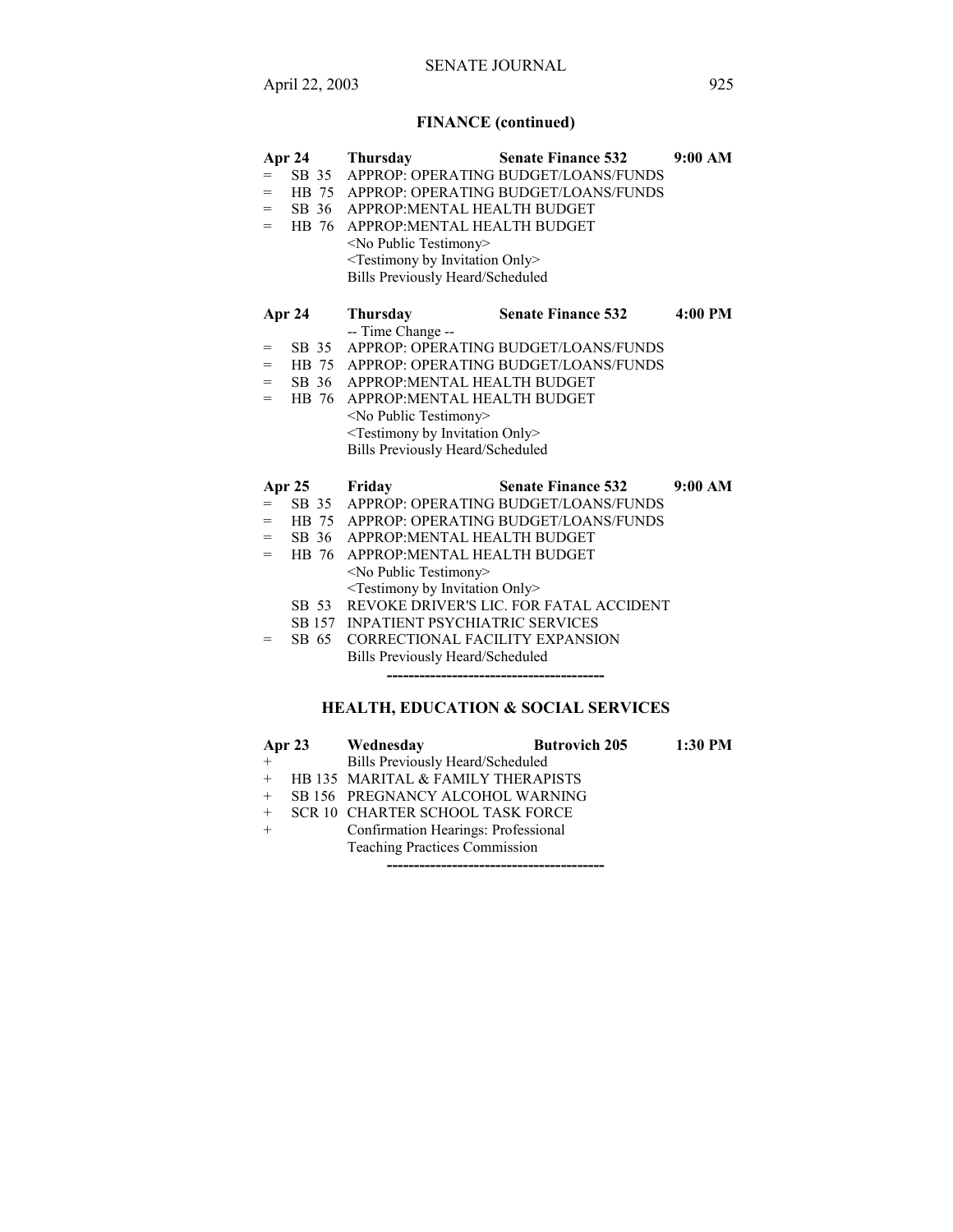# **JUDICIARY**

| Apr 23 |               | Wednesday                                        | Beltz 211            | $1:00$ PM |
|--------|---------------|--------------------------------------------------|----------------------|-----------|
|        | $+=$ SB 97    | ATTY FEES: PUBLIC INTEREST LITIGANTS             |                      |           |
| $+$    | SB 98         | LIABILITY: PLANE AND BOAT PASSENGERS             |                      |           |
| $+$    |               | Bills Previously Heard/Scheduled                 |                      |           |
|        | Apr 24        | Thursday                                         | <b>Butrovich 205</b> | $4:00$ PM |
|        |               | -- Time and Location Change --                   |                      |           |
| $+=$   |               | SB 170 CRIMINAL LAW/SENTENCING/ PROBATION/PAROLE |                      |           |
|        | <b>Apr 25</b> | Friday                                           | Beltz 211            | $1:00$ PM |
| $+$    | SB 8          | <b>TAMPERING WITH PUBLIC RECORDS</b>             |                      |           |
| $+$    | SB 55         | <b>TAMPERING WITH PUBLIC RECORDS</b>             |                      |           |
| $+$    | SB 161        | MONOPOLY AND RESTRAINT OF TRADE ACTIONS          |                      |           |
| $+$    | SB 171        | SUITS & CLAIMS: MILITARY/FIRE/DEFENSE            |                      |           |
| $+$    |               | Bills Previously Heard/Scheduled                 |                      |           |
|        |               |                                                  |                      |           |

# **LABOR & COMMERCE**

| Apr 22 | Tuesday                                            | Beltz 211 | 1:30 PM |
|--------|----------------------------------------------------|-----------|---------|
|        | += SB 13 INSURANCE DISCRIMINATION BY CREDIT RATING |           |         |

|  | Apr 24 Thursday                           | Beltz 211 1:30 PM |  |
|--|-------------------------------------------|-------------------|--|
|  | += SB 180 SAFETY CODE TASK FORCE          |                   |  |
|  | $+=$ SB 114 INCREASE BUSINESS LICENSE FEE |                   |  |
|  | += SB 102 CHARITABLE GAMING REVENUE       |                   |  |
|  | += SB 168 CIGARETTE SALE/DISTRIBUTION     |                   |  |
|  | Bills Previously Heard/Scheduled          |                   |  |
|  |                                           |                   |  |

# **RESOURCES**

|     |               | Apr 23 Wednesday                                  | Butrovich 205 3:30 PM |  |
|-----|---------------|---------------------------------------------------|-----------------------|--|
|     |               | += SB 31 RAILROAD UTILITY CORRIDOR TO & IN CANADA |                       |  |
|     |               | += SB 143 COASTAL MANAGEMENT PROGRAMS             |                       |  |
| $+$ |               | Bills Previously Heard/Scheduled                  |                       |  |
|     |               |                                                   |                       |  |
|     | Apr 25 Friday |                                                   | Butrovich 205 3:30 PM |  |
|     |               | + SB 88 FOREST RESOURCES & PRACTICES STANDARDS    |                       |  |
| $+$ |               | Bills Previously Heard/Scheduled                  |                       |  |

**----------------------------------------**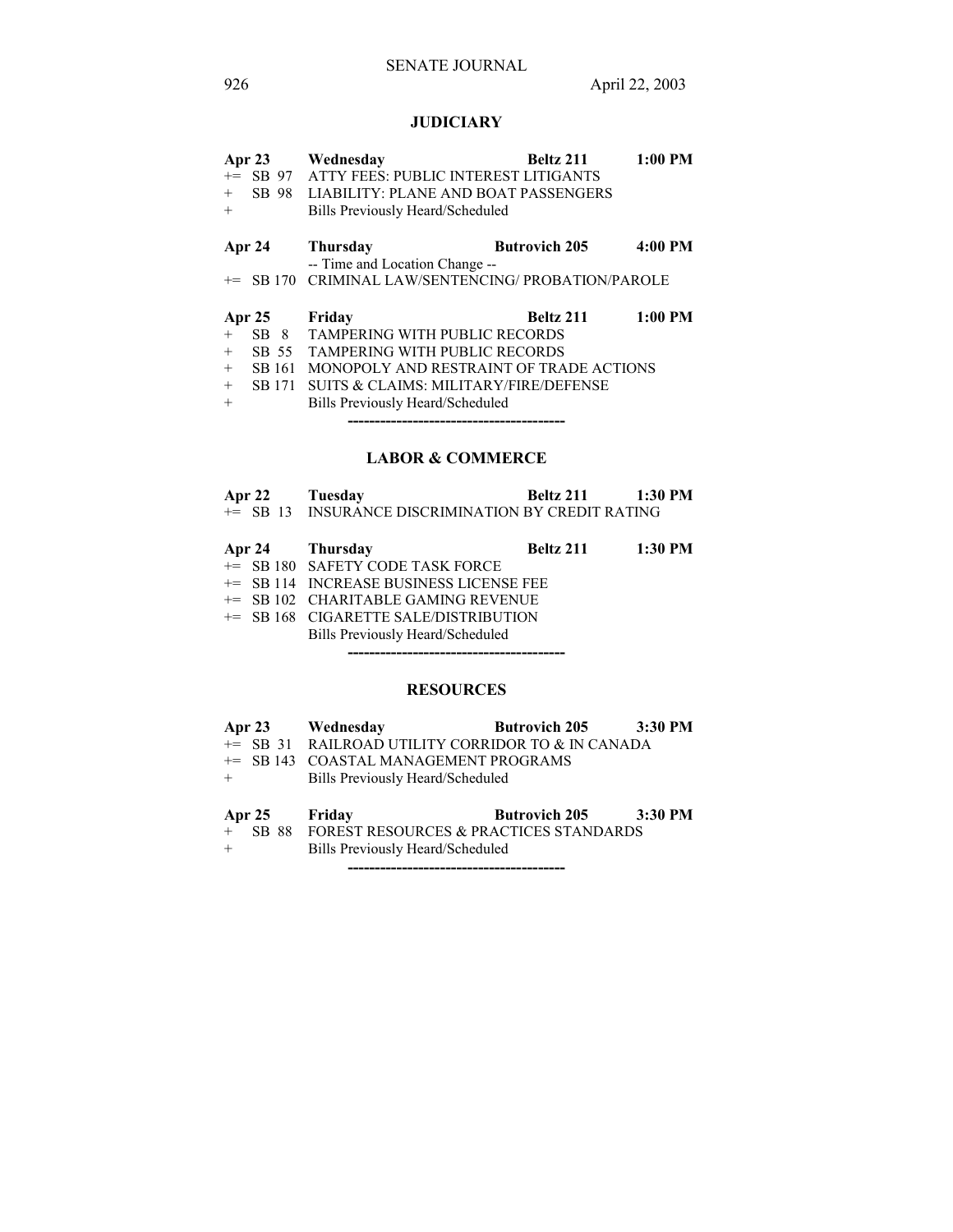# **STATE AFFAIRS**

| Apr 22 | Tuesday                                       | Beltz 211 | $4:00 \text{ PM}$ |
|--------|-----------------------------------------------|-----------|-------------------|
|        | -- Time Change --                             |           |                   |
|        | SJR 16 END FEDERAL ETHANOL SUBSIDY            |           |                   |
|        | SJR 17 ALASKA-YUKON INTERGOV RELATIONS ACCORD |           |                   |

- 
- SB 177 PERS/TRS COLA FOR ACTIVE DUTY MILITARY Bills Previously Heard/Scheduled

#### **Apr 24 Thursday Beltz 211 3:30 PM**

- + HCR 11 ALASKA SALMON WEEK
- + SB 63 MUNICIPAL ANNEXATIONS AND DETACHMENTS
- + SB 46 STALKING & PROTECTIVE ORDERS
- + HB 109 TREASURY WARRANTS/LAPSED APPROPRIATIONS Bills Previously Heard/Scheduled

**----------------------------------------**

# **TRANSPORTATION**

| Apr $22$ | Tuesday                | <b>Butrovich 205</b> | 1:30 PM |
|----------|------------------------|----------------------|---------|
|          | No Meeting Scheduled   |                      |         |
|          |                        |                      |         |
|          | Apr 24 Thursday        | <b>Butrovich 205</b> | 1:30 PM |
|          | SB 125 STATE CONTRACTS |                      |         |

+ HB 127 ROADSIDE MEMORIALS

Bills Previously Heard/Scheduled

**----------------------------------------**

# **JOINT COMMITTEES**

#### **LEGISLATIVE BUDGET & AUDIT**

| Apr 29 | Tuesdav | <b>House Finance 519</b>                   | 8:00 AM |
|--------|---------|--------------------------------------------|---------|
|        |         | <b>Audits and Other Committee Business</b> |         |
|        |         |                                            |         |

### **LEGISLATIVE COUNCIL**

| Apr 23        | Wednesday | <b>Senate Finance 532</b>                                                                             | 8:00 AM    |
|---------------|-----------|-------------------------------------------------------------------------------------------------------|------------|
| <b>May 02</b> | Friday    | <b>Capitol 208</b><br>Information Technology Subcommittee<br>Information Technology & Alaska's Future | $12:00$ PM |
|               |           |                                                                                                       |            |